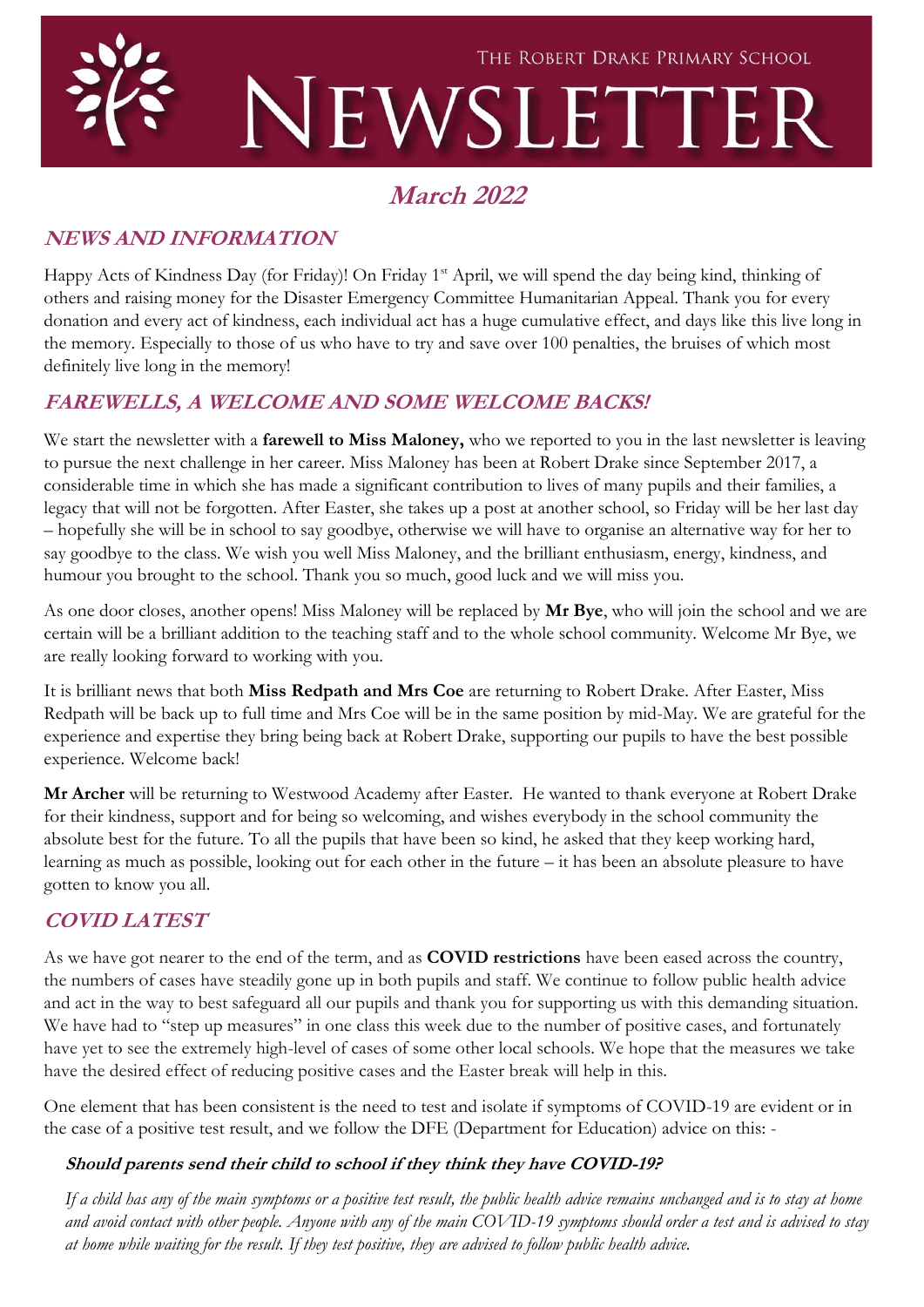## **OPEN EVENING/RESCHEDULING.**

We hope those of you who attended our open evening on 29<sup>th</sup> March enjoyed being back in school, seeing the pupils hard work. Our open evenings were unfortunately hit by staff absence, so we thought it best to reschedule them after Easter when staff would be available to welcome parents. Both Miss Baldwin and Miss Maloney/Mr Bye's open evening will be reorganised at a later date, and it will give a good opportunity for Mr Bye to be introduced to parents.

## **COLLECTION PUPILS FROM CLUBS AFTER SCHOOL.**

Please can you make sure that pupils who attend after school clubs are collected in person from the school gate, so that they can be safely escorted to cars by those collecting. Thank you for helping to keep our school community safe.

## **BEFORE SCHOOL CLUB NEWS.**

We updated you previously that Governors had formed a working party to look at options for how, when (and if) it is feasible for a Before or After School Club to be set up at Robert Drake. The latest news to share on this is that the working party have identified an existing service provider who has offered to set up a Before School Club on a trial basis initially, beginning during the two weeks before half term (this may be subject to change but is our target). This is something that is being worked on now, and of course requires certain checks and guarantees around safeguarding, risk assessment and so on before it can be finalised. We just thought it would be positive to share our initial thinking with you all because there was significant interest in the idea when we asked initially. More details will be shared when available.

## **THANK YOU - RED NOSE DAY AND WORLD BOOK DAY.**

Thank you for all the donations for Comic Relief and World Book Day – we managed to raise  $\ell$  242 (which we will pass onto Comic Relief) on Red Nose Day, and  $\ell$  336 on World Book Day, which we will spend on books for use across the school. Thank you so much!

## **CROSS COUNTRY UPDATE.**

On Wednesday 16<sup>th</sup> March, 27 children from Key Stage 2 went to Garon Park to compete in a cross-country competition with 29 other schools. The children represented our school very well with their brilliant behaviour and amazing resilience and determination. Many congratulations to all the children that took part. We would like to thank the children for all their efforts in the training sessions prior to the race as well. There have been great improvements all round and many personal victories achieved on the day.

## **NETBALL UPDATE.**

Charlotte and Demi contributed reports from the latest netball game: -

*On the 21st of March, the netball team went to Hadleigh Junior School. We came home with our first win. The score was 6-4. Before the match, we were a bit nervous but were confident in our ability. Once we calmed down, we played extremely well. We were overjoyed and so proud. Overall, we had a really fun time.*

**FUNDRAISING – PLEASE SIGN UP TO easyfundraising TO HELP THE SCHOOL**



An easy new way of contributing to the fundraising at the school is through **easyfundraising...**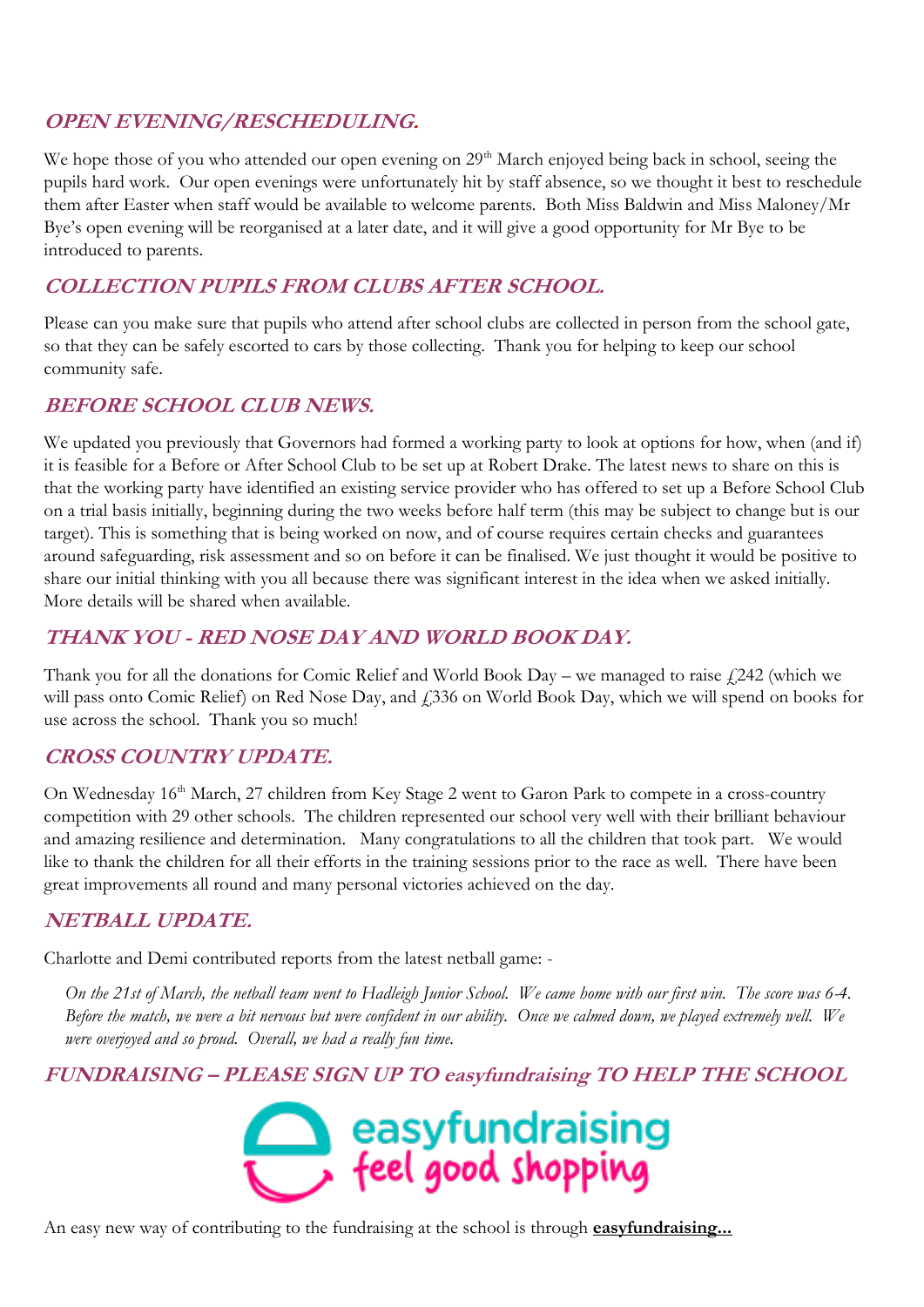• Robert Drake Primary School Fundraisers are now registered with easyfundraising, which means you can raise **FREE** donations for us every time you shop online. Over 6,000 shops and sites will donate to us when you use easyfundraising to shop with them – at no extra cost to yourself! These donations really mount up and make a BIG difference to us, so we'd really appreciate it if you could take a moment to sign up and support us. It's completely FREE and only takes a moment.You can find our easyfundraising page by clicking on the link below: [https://www.easyfundraising.org.uk/causes/robertdrakepsf/?utm\\_campaign=raise-](https://www.easyfundraising.org.uk/causes/robertdrakepsf/?utm_campaign=raise-more&utm_medium=email&utm_content=gs-e1)

[more&utm\\_medium=email&utm\\_content=gs-e1](https://www.easyfundraising.org.uk/causes/robertdrakepsf/?utm_campaign=raise-more&utm_medium=email&utm_content=gs-e1)**Thank you so much!**

The first donations have started to come in and we hope that if everyone uses the link regularly, it can help generate funds that make a real difference to every pupil across the school.

And **thank you to the Fundraisers** who have organised Easter Discos for all our pupils and have agreed to purchase lots of new equipment for our Early Years outside area, which is now starting to be delivered. Your work is much appreciated, and we are looking forward to the summer fete – lots of opportunities to volunteer and help with that will be available nearer the time.

#### **School Events**

Keeping to the book theme, on **5 July 2022**, M&M Productions will visit the school to deliver a production of **The Hobbit** to everyone in the school. We've had them visit before and it was a brilliant event that the pupils really enjoyed, so it's one we are looking forward to.

Sports Day is due to take place Friday 24 June.

The following school educational visits have been organised this year:

- 19 May 2022 EYFS trip to Barleylands
- 20 May 2022 Year 5 trip to Stubbers
- 13 17 June 2022 Year 6 Residential trip to Stubbers
- 27 June and 1 July 2022 Years 3 / 4 trip to Thorndon Country Park
- 29 June 2022 Years 1 / 2 trip to Hedingham Castle

#### **A reminder that all dates are subject to change**

#### **GOVERNOR NEWS**

A separate Governor newsletter has been sent out.

Attendance - The attendance for the term to 28<sup>th</sup> March was 93.8%. We expect pupils to be in school every day. Non-term time absence will not be authorised except in exceptional circumstances.

#### **REMINDERS**

#### **School Closure Notification**

If the school has to close for any reason, ie, adverse weather conditions, notification will be put on the school website and parents and carers will be sent a message via ParentMail. In addition, a list of closed schools will appear on the Essex County Council website at the following link:

http://www.essex.gov.uk/Education-Schools/Schools/Dates/Pages/Emergency-School-Closures.aspx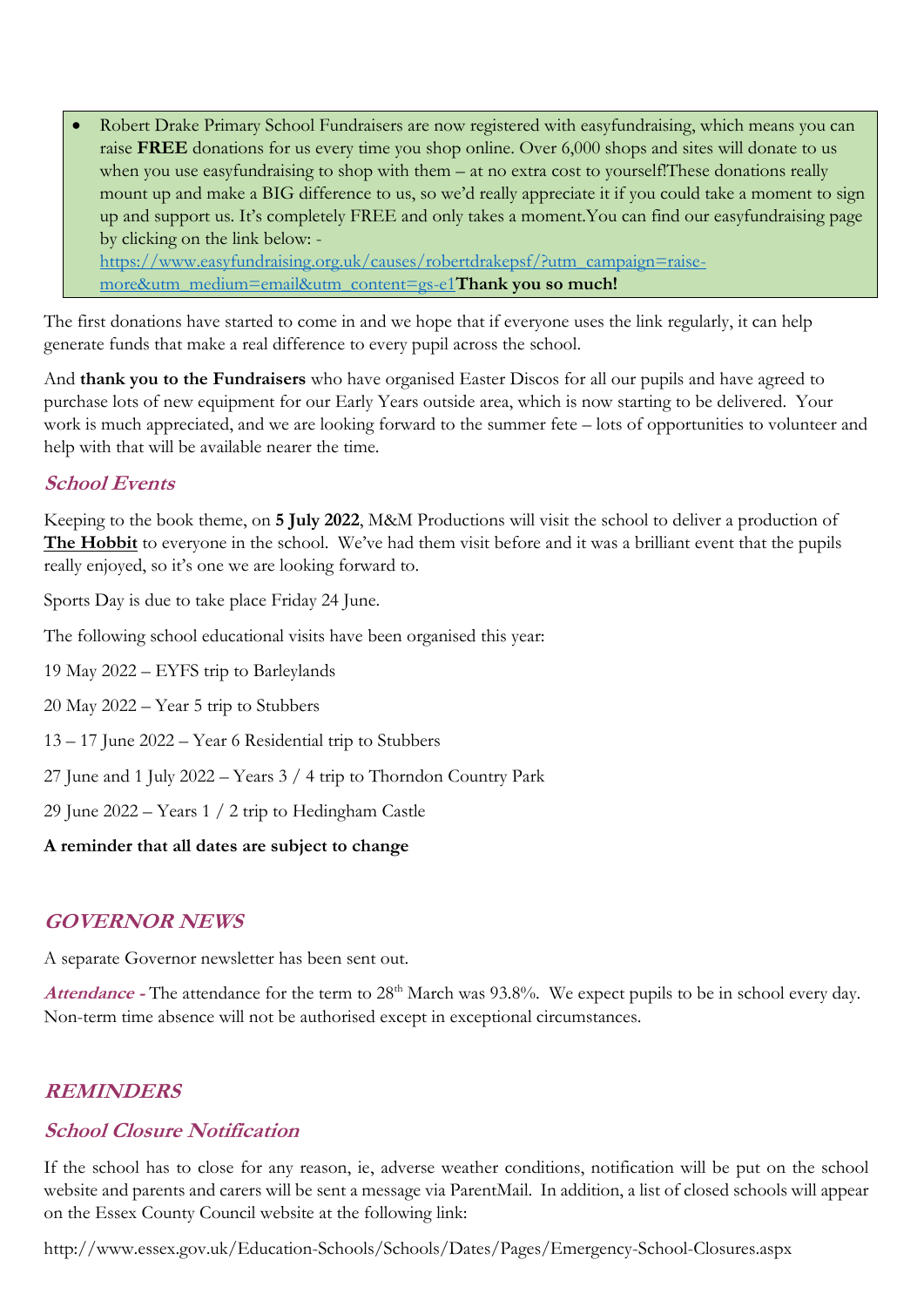## **Contact Details – to be kept updated**

In the event that your contact details change, please ensure that you complete a new contact detail form and send it in to the Main Office. Please call or e-mail the school office if you need a copy of the form to complete.

## **Pupil Premium / Free School Meals**

Pupil Premium Funding is allocated to children from families who are currently known to be eligible for free school meals and children who have been looked after continuously for more than six months.

You may register your child for Free School Meals if you receive a range of benefits with qualifying conditions such as Income Support, Income-based Jobseeker's Allowance, Income-related Employment and Support Allowance and Child Tax Credit (provided your annual income does not exceed  $f(16,190)$ , Working Tax Credit run-on, and Universal Credit.

If you think you may be eligible, registering is quick and easy.

**If your child is in Year 2 or below**, please call the School Office and we will send you through a form to complete.

**If your child is in Years 3—6**, Essex County Council has an online application form on their website: **https://www.essex.gov.uk/free-school-meals.**

If you meet the eligibility criteria, registering for Free School Meals will bring more money to the school which will benefit your child. Our Pupil Premium Funding is used to provide support for pupils in a number of ways. As well as enabling your child to have the option of a free, healthy meal at lunchtime, other benefits may also be available for registered children, such as help with the cost of school trips. Further details are available on the school website.

Please be assured that registering for Free School Meals is completely confidential. Please contact the school office if you have any questions or require help with your application.

## **TERM HOLIDAY DATES**

**Monday 4 April to Monday 18 April 2022—Easter holiday**

**Monday 2 May 2022—Bank Holiday**

**Monday 23 May to Friday 3 June 2022—half term**

**Friday 8 July 2022—non pupil day**

**Friday 22 July 2022 —first day of summer holiday**

#### **PLEASE NOTE ALL DATES ARE SUBJECT TO CHANGE**

#### **ROBERT DRAKE IS A NUT FREE SCHOOL**



The Governing Body of The Robert Drake Primary School is committed to safeguarding and promoting the welfare of children and expects all staff and volunteers to share this commitment.